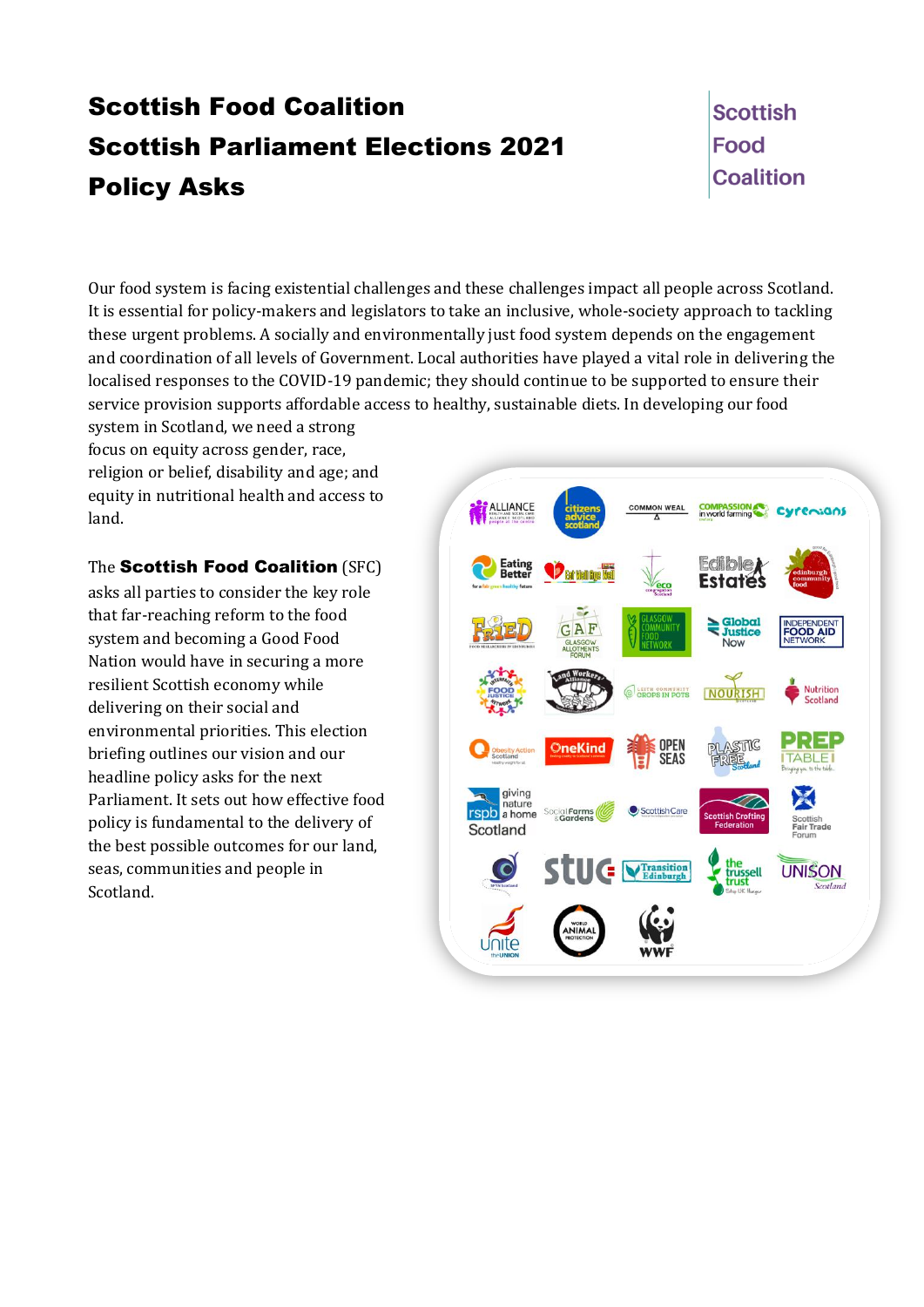## 1. Introduce a comprehensive Good Food Nation Bill in the first year of this parliamentary term

Whilst it is encouraging that the Scottish Government has recently committed to developing a Statement of Policy on Food, we believe the Government must introduce framework legislation on the food system in the first parliamentary term to establish the core purpose of our food system in law. This legislation must outline accompanying systems of governance that ensure progress and accountability to catalyse a transformation in how our food system works. The legislation must take a whole system approach and create a coherent framework which ensures people's fundamental human rights and the wellbeing of our nature and environment are protected and promoted today and into the future.

## Policy recommendations

## Introduce a Good Food Nation Bill which: Incorporates the human right to food

into Scots Law: placing the responsibility on the State to ensure everyone has dignified access to nutritious and sustainably produced food which supports producers with fair compensation, safe working conditions and access to land and markets.

## Establishes an independent statutory

**Scottish Food Commission to scrutinise** relevant policies, report on the state of the food system against agreed indicators, and ensure coherence in decision-making across the Government. The commission would facilitate public participation in food policy and be charged with overseeing a democratic and rights-based approach to food policy and governance.

## Places a statutory requirement for Ministers to produce a National Food

**Plan** every five years. This plan should be agreed across Ministerial departments and widely consulted upon with key stakeholders in the food system, including producers, civil society, young people and people with lived experience of food insecurity. This would ensure effective action through strategic joined-up policy making. The plan should be underpinned by the right to food and link to the National Performance Framework and UN Sustainable Development Goals. The National Food Plan should ensure a thorough

consultation process, at least as inclusive and comprehensive as the consultation undertaken in development of England's National Food Strategy. Furthermore, the National Food Plan should seek to be as cross-cutting and holistic as the EU Farm to Fork Strategy.

### Places duties on Local Authorities:

Statutory duties should extend to local authorities, health boards and other public bodies requiring those bodies to adhere to the right to food framework and incorporate the priorities established in the National Food Plan into their strategic decision-making, planning considerations and service provision to ensure all available levers are used to support this systemic change.

## Set specific programmatic measures and statutory targets to stimulate immediate action to tackle pressing issues. These

must be aligned with the National Performance Framework and the Sustainable Development Goals:

- All food sector workers paid at least the real living wage by 2025
- Halving the environmental impact of the food system by 2030
- Halving household food insecurity within this Parliament by 2025
- Halving childhood obesity by 2030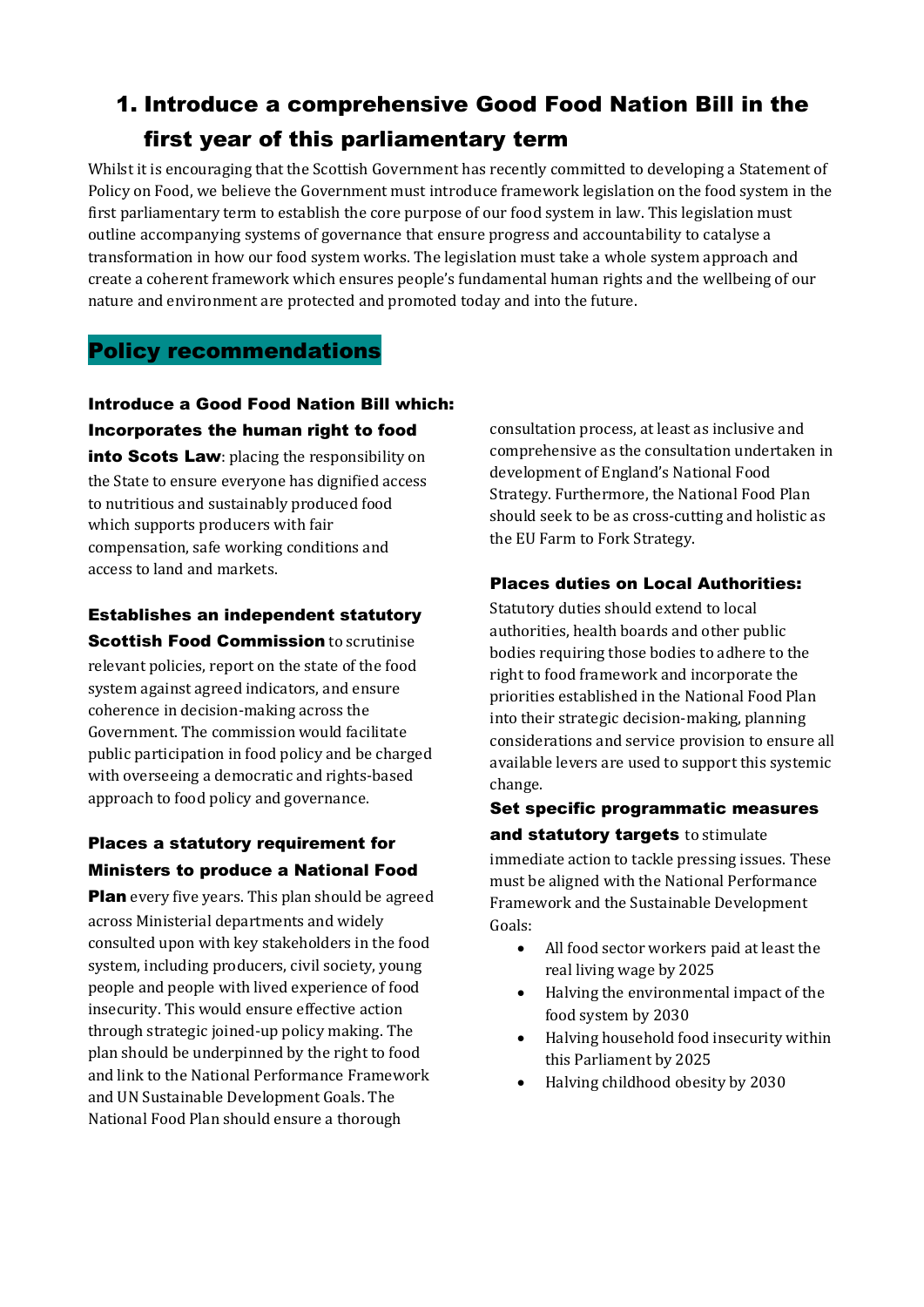## 2. Ensure the food system supports everyone to achieve dietary goals

### Policy recommendations

Restrict the marketing, promotion and advertising of foods high in fat, sugar and salt and provide support to enable the marketing, advertising and sales of healthy foods.

Add a new National Indicator to the National Performance Framework to measure progress on affordable access to healthy, sustainable diet.

#### Improve the out-of-home food

**environment** by regulating or limiting access

to unhealthy food through improved planning and registration arrangements. This will help reduce existing inequities and ensure the food environment promotes access to affordable, nutritious food for everyone.

## 3. Ensure workers in the food sector are recognised and

## fairly compensated

Working in the food and farming sector should be rewarding – returning fair wages for workers and fair prices for producers whilst enjoying good workplace conditions. This will attract more domestic labour and increase the self-sufficiency and resilience of our food sector.

## Policy recommendations

#### Regulate precarious employment

**practices** and ensure that all workers are aware of and feel empowered to exercise their rights in full.

Ensure access to safe and dignified working conditions for all food workers, farm and croft workers – including migrant labourers and those engaged in more informal or seasonal work.

#### End zero-hours contracts.

### Set minimum requirements for all **public tenders** to be awarded to businesses

which are living wage employers and / or adhere to union negotiated rates of pay - including those negotiated through the Scottish Agricultural Wages Board.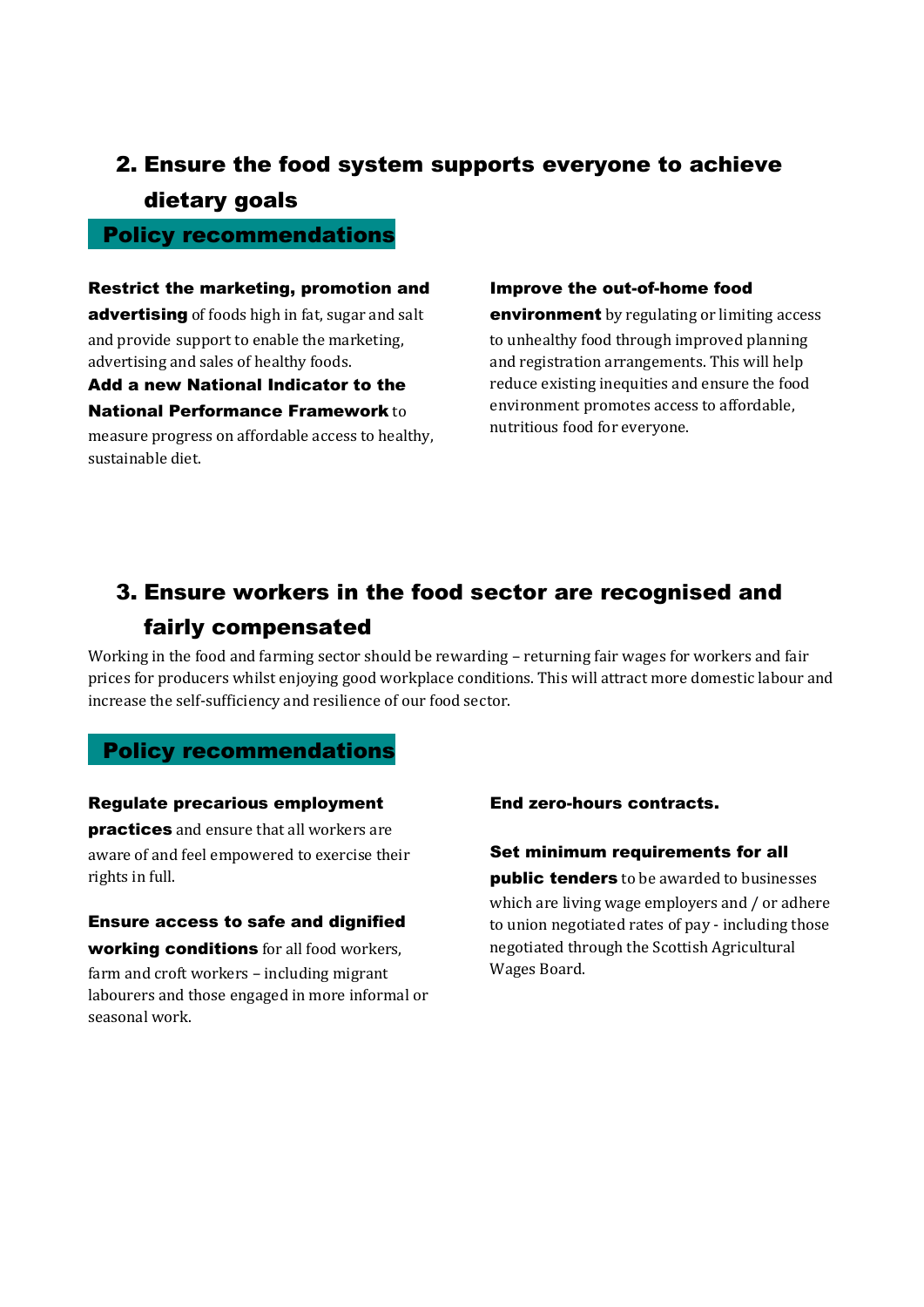## 4. Public subsidy spending in the food system should be prioritised for delivering public good

Food systems – agriculture, fishing, processing, wholesale, retail and eating out – all benefit from public subsidy. As we seek to recover from the COVID-19 pandemic, some sectors will need help to rebound, and the overall amount of support available will have to be constrained due to public debt and limitations to the Scottish Government's borrowing powers. Therefore, it is vital that the amount of subsidy – whether grants, tax reliefs, or other financial stimuli – is used in a targeted way that will support attainment of human health, nature and climate goals.

#### Policy recommendations

buildings.

Ensure public kitchens lead by example, serving healthy, sustainable menus in our schools, hospitals, care homes, prisons and government

Invest in the widespread adoption of greener farming techniques like organics, agro-forestry or agro-ecology, as defined by the UN Food and Agriculture Organisation

## 5. Pivot towards the local food economy and short supply chains

There are opportunities for Scottish businesses to capture more of the £20bn spend in Scotland's food economy and the £220bn spend in the UK - not by competing on price but by competing on sustainability, fairness, animal welfare and health. We must take a local wealth building approach to the economic impact of food.

The local food sector can strengthen the Scottish economy through: supporting new micro-businesses and SMEs; attracting tourism; and retaining higher profit margins for local food businesses by connecting directly with consumers. Increasing local spending leads to a "multiplier effect" - an increase in income from additional rounds of spending. Other benefits include: greater food security through building a resilient, and self-sufficient food system; more local and diverse jobs, particularly in rural areas; food waste reduction through shorter supply chains; improved environmental performance, particularly on smaller farms, through agroecology or organics; and improved animal welfare through less intensive systems on smaller farms and elimination of live transport.

#### Policy recommendations

#### Establish a local food development fund

designed to strengthen the local food economy and create new jobs in local food.

It would be built in partnership with producers, food businesses and communities to, for example, enable community land ownership and connect urban populations with Scottish rural producers.

#### Strengthen transparency and accountability in the local planning system to enhance the

vitality and diversity of town centres and safeguard land for growing food. Individuals must be empowered to be involved in planning decisions which affect their community. Transparency and accountability must be given a greater focus in the planning system to ensure that decisions better serve the wellbeing of the local food economy and promote access to a sustainable and healthy diet.

#### Make prime spots available in town and city centres to facilitate farmers' markets, drop-off

points for buying groups and other models for supporting and facilitating short food supply chains**,** increasing public awareness of local producers, and outlining a strong commitment to all food offers in public services being nutritious, sustainable and supporting local food economies.

#### Break down public procurement food tenders

to a more manageable size thus enabling many more domestic businesses to compete. Use public procurement to drive up social and environmental standards and provide a secure market for agro-ecological food production.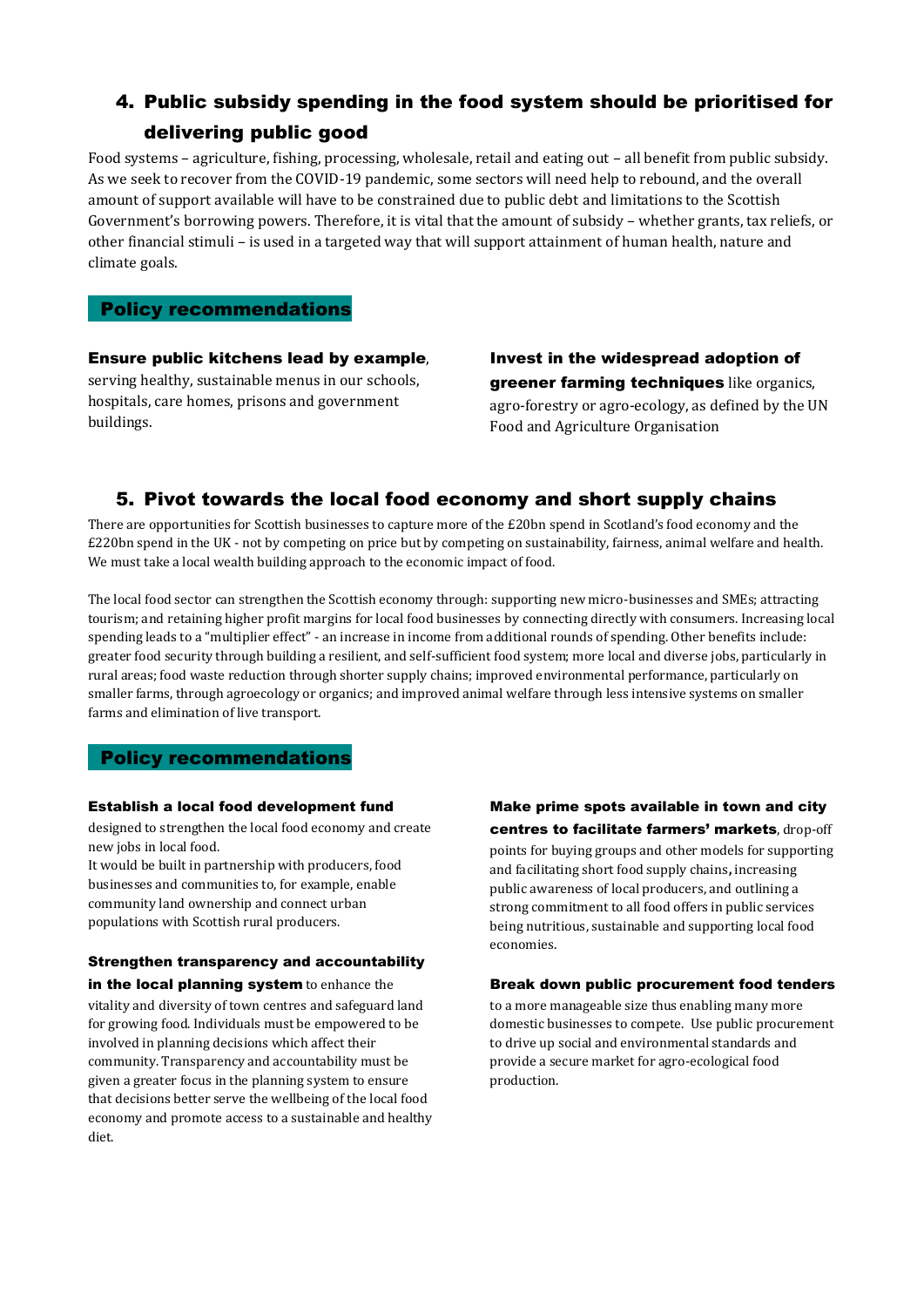## 6. Ensure public policy promotes welfare of animals and the natural world

We need to ensure our public policy does not overlook the importance of looking after animal wellbeing – both in the wider ecosystem and on our farms. Raising animal welfare standards is an ethical imperative and crucially, it is important for safeguarding human health. Better product labelling would provide consumers with the information they deserve, level the playing field for higher welfare products and grow this important market – enabling and encouraging more farmers to shift from focusing on volume to focusing on higher quality production.

#### Policy recommendations

Ensure future farming policy champions action for biodiversity, nature, climate and sustainable food production. Agricultural payments must have. Purpose. Public spending should be tied to measures farmers take to deliver nature and climate-friendly farming - encouraging sustainable food production.

#### Invest in developing higher animal

welfare systems to raise minimum standards, and support farmers and crofters who are already demonstrating high welfare – for example through subsidies. This is both a moral and health imperative. We should treat our animals well and in turn, this will play a role in avoiding human health crises including zoonotic diseases and antibiotic resistance.

## Introduce mandatory method-ofproduction labelling on all animal

**products** to raise standards of farm animal welfare as well as providing due recognition and support to farmers and crofters who rear animals under higher welfare production systems.

#### Ban live animal exports.

End the use of cages, specifically farrowing crates and enriched cages for hens, with a longer term goal of eliminating all intensive animal farming system

## 7. Ensure international trade contributes to building just, sustainable and healthy food systems at home and abroad

#### Policy recommendations

#### Build on Scotland's status as a Fair-

**Trade Nation** and as a signatory to the UN Sustainable Development Goals, by implementing a 'do no harm' ethical food policy, which requires that the food we import has been produced in ways that are socially and environmentally just, while guaranteeing this for the food that we export.

## Call for a robust, democratic and accountable process for scrutinising and passing trade deals giving Scottish MPs and MSPs a meaningful say on any aspect of a trade

deal that impacts on devolved legislation.

## Oppose any trade deal that will put downward pressure on Scotland's food,

farming, animal welfare, workers' and environmental standards, or that rejects or undermines the precautionary principle. Oppose any Investor State Dispute Settlement mechanism.